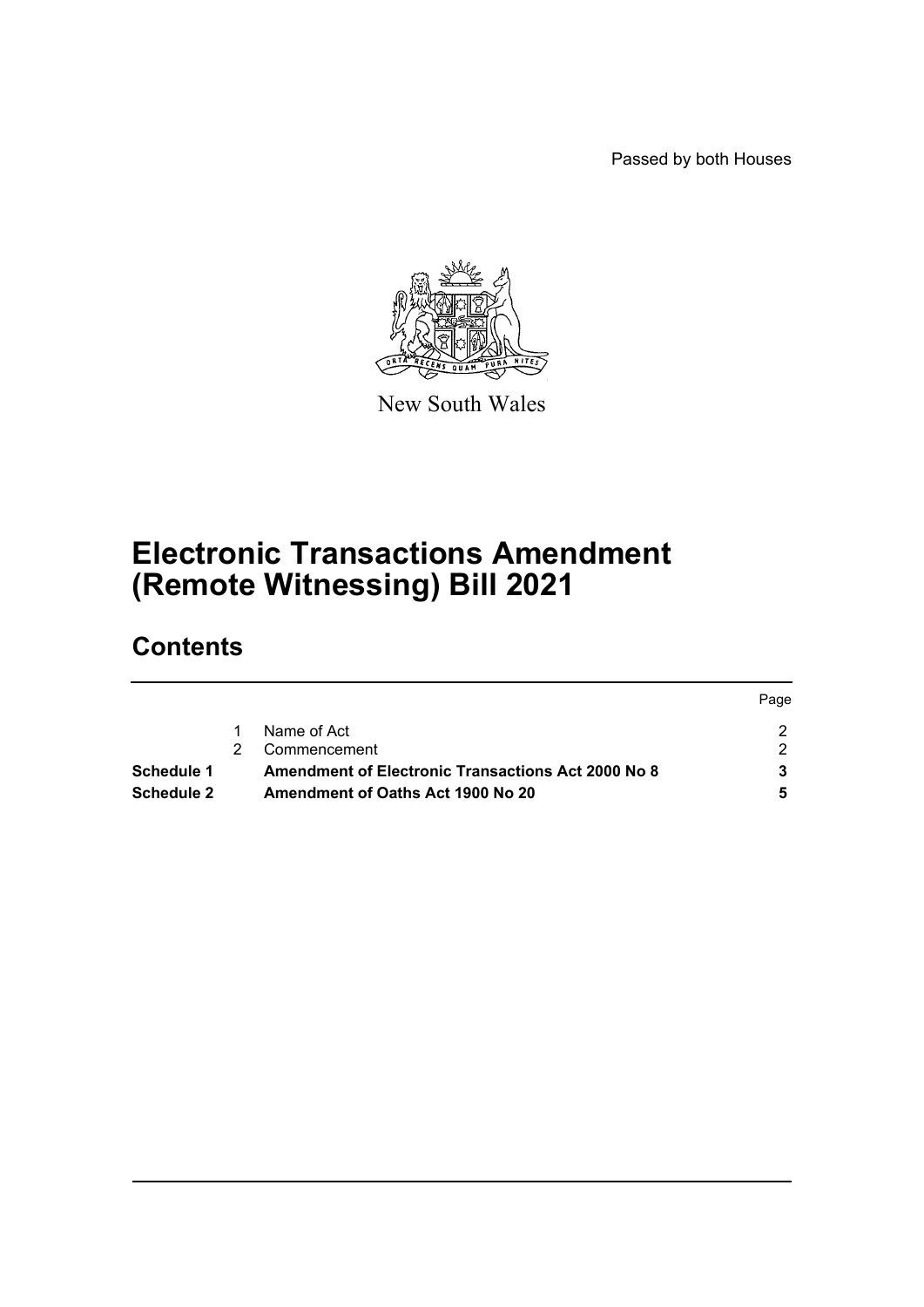*I certify that this public bill, which originated in the Legislative Assembly, has finally passed the Legislative Council and the Legislative Assembly of New South Wales.*

> *Clerk of the Legislative Assembly. Legislative Assembly, Sydney, , 2021*



New South Wales

## **Electronic Transactions Amendment (Remote Witnessing) Bill 2021**

Act No , 2021

An Act to amend the *Electronic Transactions Act 2000* to make permanent certain provisions about the remote witnessing of documents; to amend the *Oaths Act 1900* to expand the classes of persons before whom oaths and statutory declarations may be made; and for other purposes.

*I have examined this bill and find it to correspond in all respects with the bill as finally passed by both Houses.*

*Assistant Speaker of the Legislative Assembly.*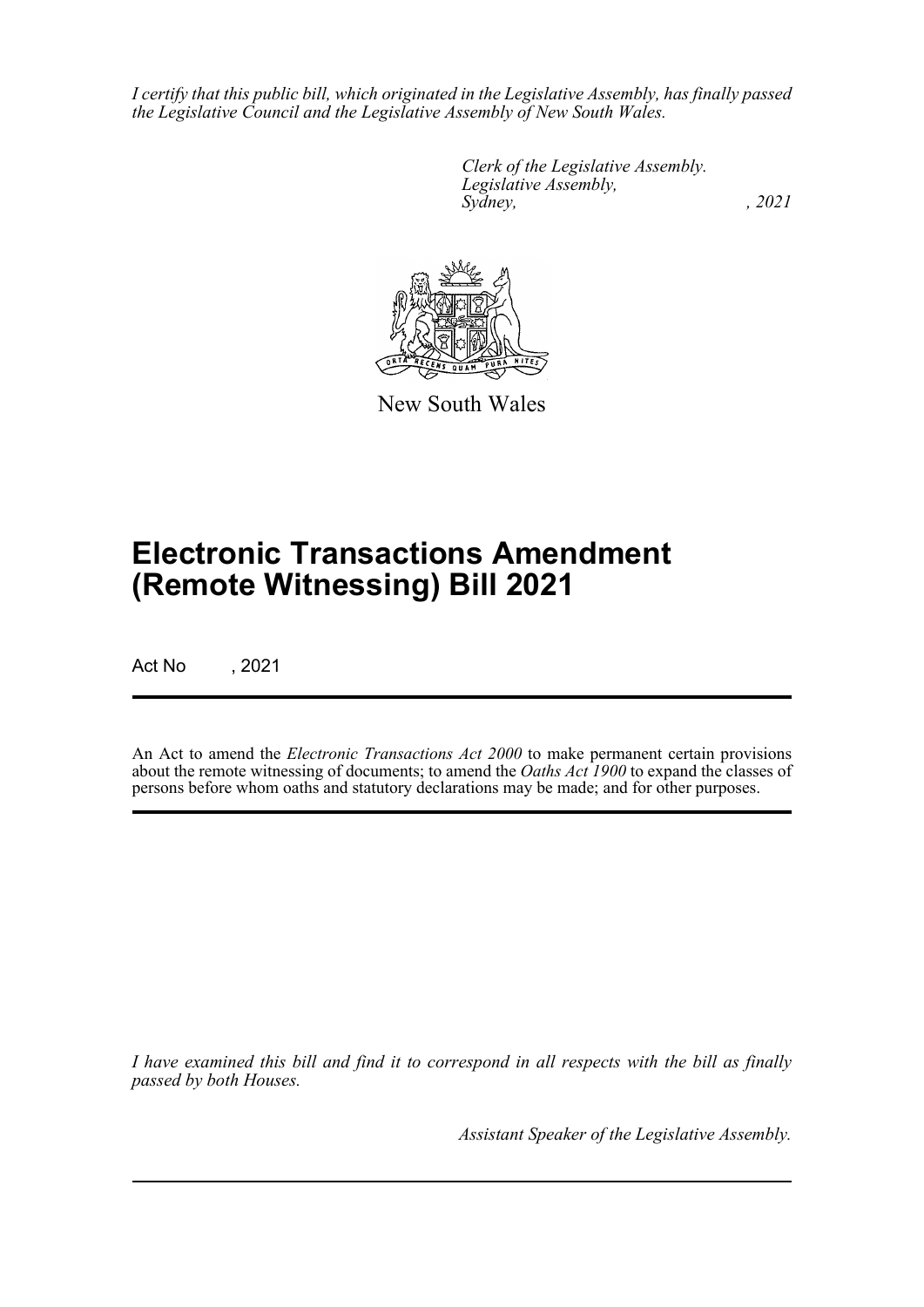## <span id="page-2-0"></span>**The Legislature of New South Wales enacts—**

#### **1 Name of Act**

This Act is the *Electronic Transactions Amendment (Remote Witnessing) Act 2021*.

#### <span id="page-2-1"></span>**2 Commencement**

This Act commences on the date of assent to this Act.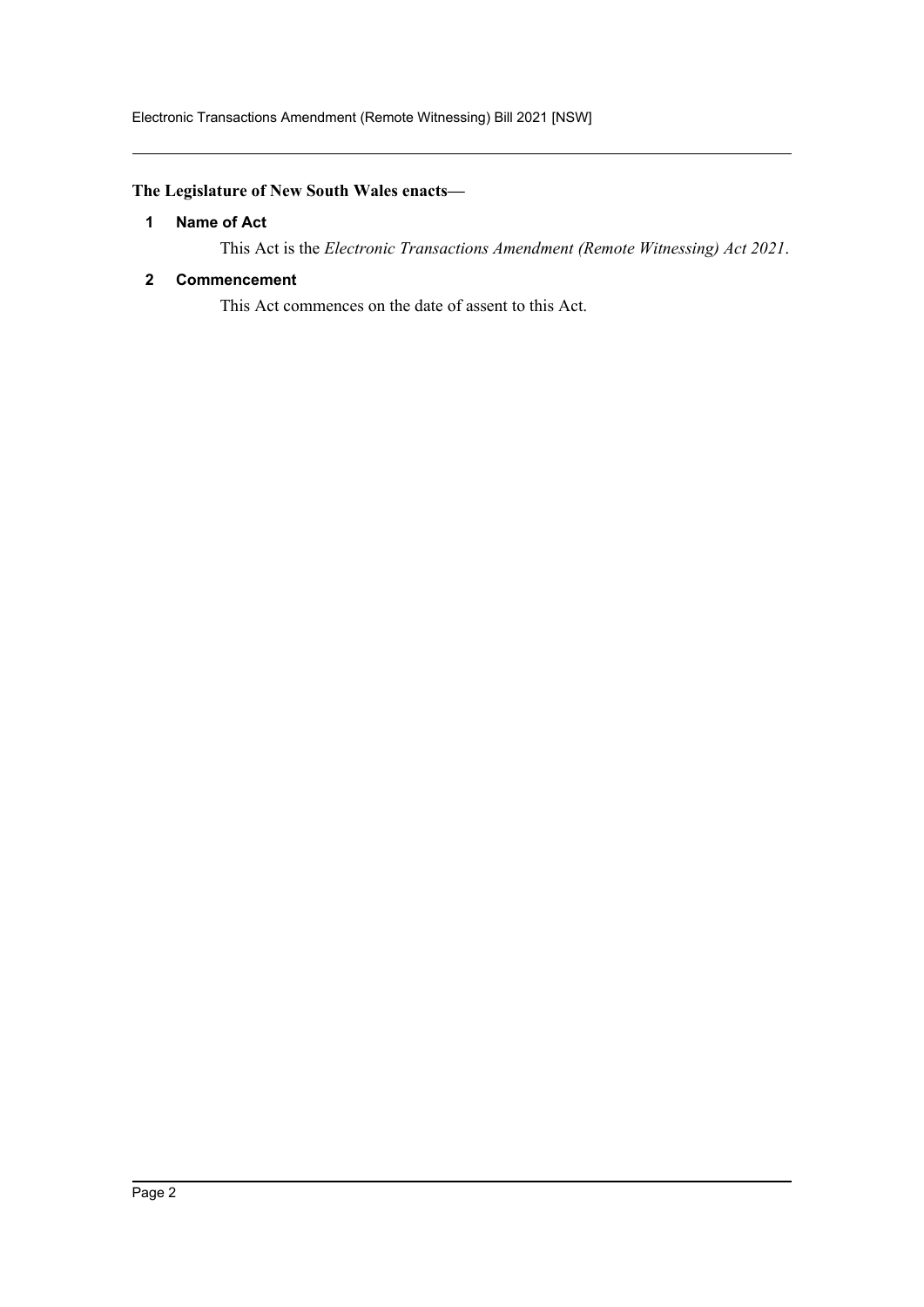## <span id="page-3-0"></span>**Schedule 1 Amendment of Electronic Transactions Act 2000 No 8**

## **[1] Part 2B, heading**

Omit "**pilot scheme**".

**[2] Part 2B, Division 1, heading**

Omit the heading.

## **[3] Section 14F Definitions**

Omit "In this Division". Insert instead "In this Part".

## **[4] Section 14F, definition of "document"**

Insert "documents, but does not include a document excluded from this definition by the regulations" after "following".

## **[5] Section 14F**

Insert in alphabetical order *signatory*—see section 14G(2)(a). *witness*—see section 14G(2).

## **[6] Sections 14H–14L**

Omit Part 2B, Divisions 2 and 3. Insert instead—

## **14H Original document**

- (1) For the purposes of another Act or law, the original document for a document witnessed under this Part is a document that-
	- (a) contains every page or part of the document, and
	- (b) contains each signature or mark of the signatory and witnesses wherever required in the document, and
	- (c) contains the endorsement required by section  $14G(2)(d)$ , and
	- (d) if a signature, mark or endorsement was applied to the same page or part by persons in different locations—contains duplicates of the page or part so that every signature, mark or endorsement is included, and
	- (e) for a signature, mark or endorsement written physically on a page or part—contains the actual signature, mark or endorsement. **Example—** A signature written by hand.
- (2) Except as provided by subsection  $(1)(d)$ , a page or part is required to be included in the original document only once.

## **14I Signatory and witness may be outside jurisdiction**

A document may be witnessed under this Part even if the signatory or witness, or both, are outside this jurisdiction if—

- (a) the document is made, or required to be signed, under an Act or law of this jurisdiction, or
- (b) the governing laws for the document are the laws of this jurisdiction.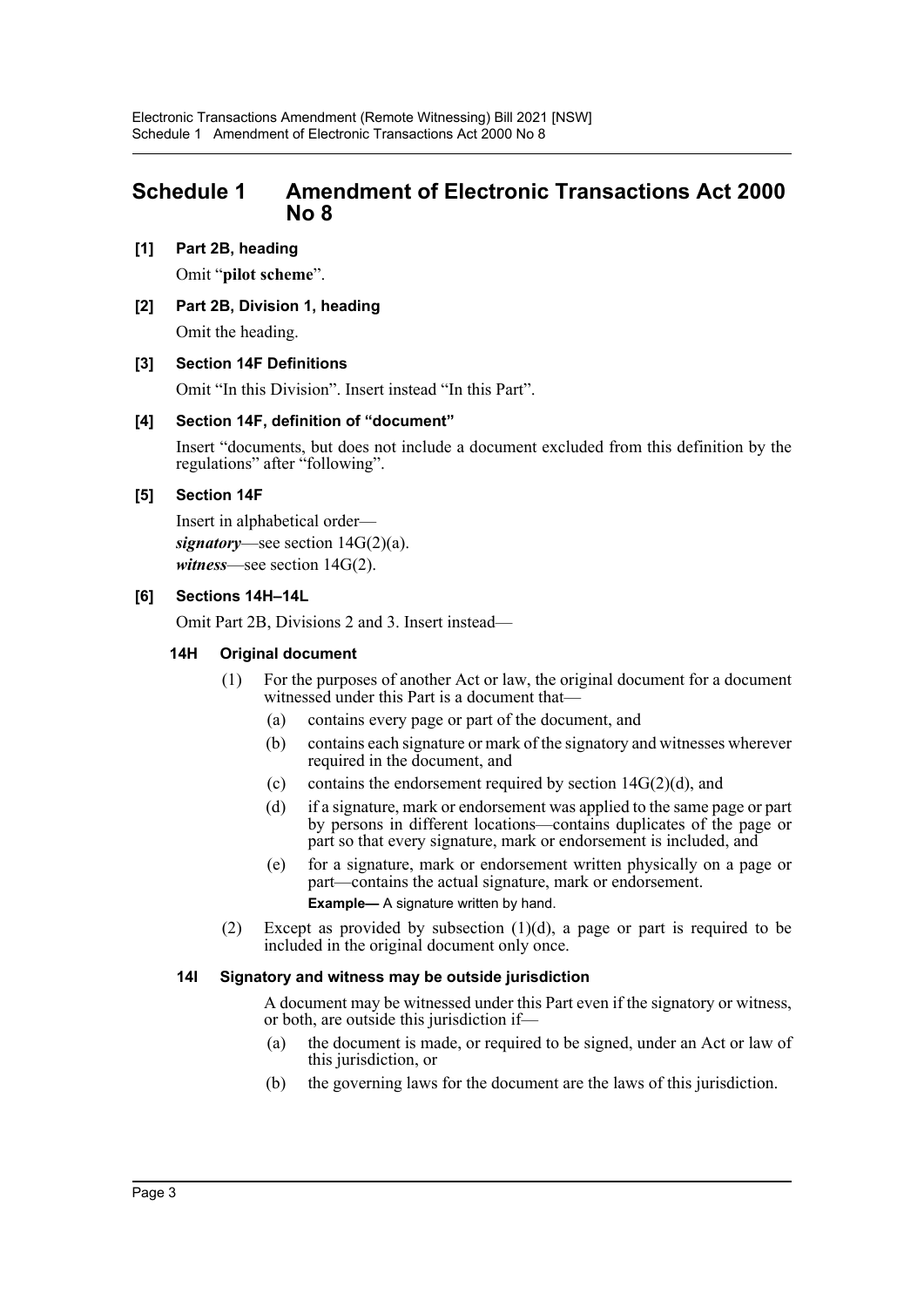#### **14J Place of execution**

- (1) For the purposes of another Act or law, the place at which a document witnessed under this Part is executed is the place at which the signatory was when the signatory signed the document.
- (2) If, because of section 14I, the place of execution is outside this jurisdiction, the laws of this jurisdiction are taken to apply in relation to the witnessing and execution of the document as if the place were in this jurisdiction.

#### **14K Regulations**

The regulations may set out methods, technologies or processes that, if used, will be taken to satisfy some or all of the requirements of this Part.

#### **14L Savings**

An endorsement that would have been satisfactory for the purposes of the *Electronic Transactions Regulation 2017*, Schedule 1, clause  $2(\hat{2})(d)(ii)$  had that paragraph not been repealed, is taken to be satisfactory for the purposes of section  $14G(2)(d)(ii)$ .